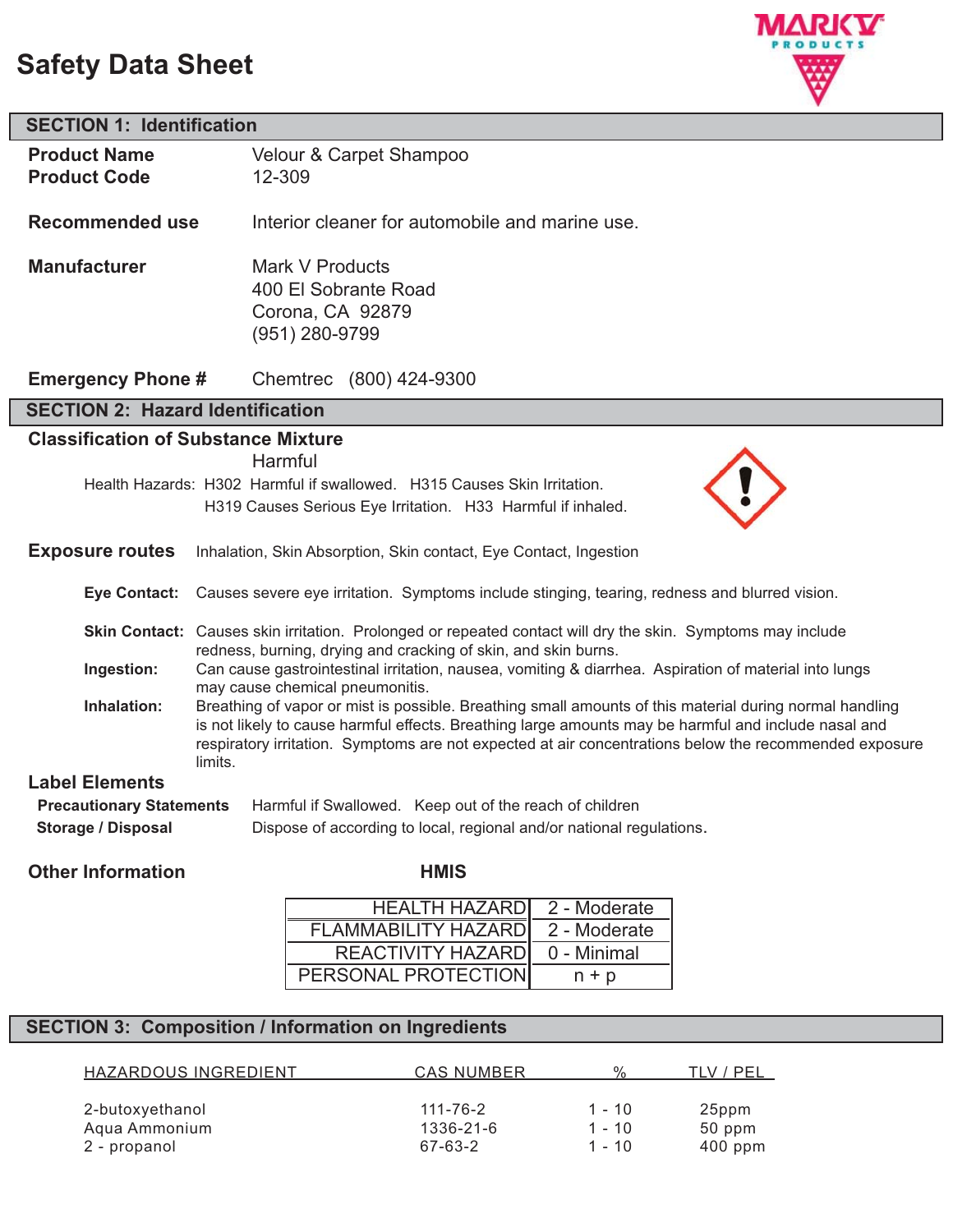# **SECTION 4: First Aid Measures Description of first aid measures** Inhalation Move Victim to fresh air. Administer oxygen if breathing is difficult. Give Artificial respiration if victim is not breathing and get immediate medical attention. Skin **Example 3 and Wash with soap and water.** Remove contaminated clothing and wash before re-use. Eye **Remove contact lenses if present.** Rinse with water for 15 minutes. Hold eyelids apart to ensure flushing. Get medical attention. Ingestion Do not Induce vomiting. If conscious, give two glasses of milk or water. Get immediate medical attention. If spontaneous vomiting occurs, keep airway clear. **Most important systems and effects, both acute and delayed** Product may dry hands and irritate mucous membranes with frequent and prolonged use. **Indication of any immediate medical attention and special treatment needed** Note to Physician All treatments should be based on observed signs and symptoms of distress in the patient. **SECTION 5: Fire Fighting Measures Extinguishing media** Suitable Extinguishing Media C02, dry chemical, foam, water fog, water spray Unsuitable Extinguishing Media None **Special hazards arising from the substance or mixture** Unusual Fire and Explosion Hazards None Hazrdous Combusion Products **Combustion may produce Carbon Monoxide, CO<sub>2</sub> and potentially irritating fumes. Advice for firefighters** Wear approved SCBA with full facepiece operated in positive pressure demand mode. Hazardous Polymerization is not expected to occur Avoid contact with strong oxidizing agents and strong acids **SECTION 6: Accidental Release Measures Personal precautions, protective equipment and emergency procedures** Personal Precautions For large spills (500 gallons or more) wear appropriate protective equipment including rubber boots, gloves, goggles and apron. **Emergency Procedures** Isolate spill or leak to prevent entering storm drains. Turn off all sources of ignition such as pilot lights, emergency flares, etc. **Environmental Precautions** Avoid run off to waterways and storm drains. **Methods and materials for containment and clean up Containment / Clean up Measures** Stop leak if you can do it without risk. Dike ahead of liquid spill to prevent entering storm drains. Absorb and transfer to containers **SECTION 7: Handling and Storage**

### **Precautions for safe handling**

**Handling** Product is slippery. If product is spilled onto floor, clean area to prevent slipping.

### **Conditions for safe storage, including any incompatibilities**

**Storage** Store in a cool, dry place.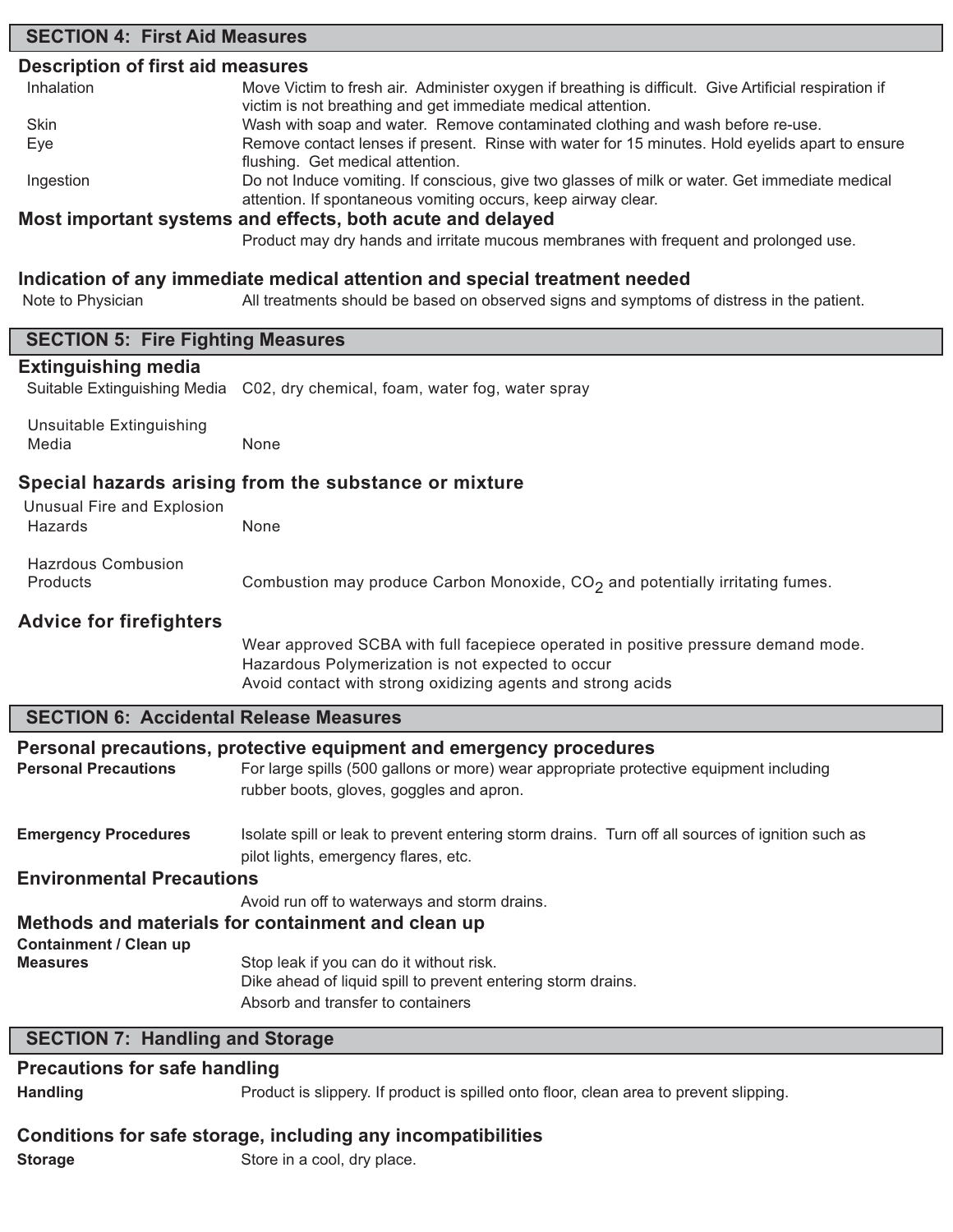# **SECTION 8: Exposure Controls / Personal Protection**

| <b>Exposure Controls</b><br><b>Engineering</b>             |                                    |
|------------------------------------------------------------|------------------------------------|
| <b>Measures / Controls</b>                                 | None needed when used as directed. |
| <b>Personal Protective Equipment</b>                       | Safety goggles and nitrile gloves  |
| <b>General Industrial Hygiene</b><br><b>Considerations</b> | None needed when used as directed  |

# **SECTION 9: Physical and Chemical Properties**

### **Information on Physical and Chemical Properties**

| <b>Physical Form</b>                                                              | Liquid                    | Appearance                                              | Thin, soapy liquid                         |
|-----------------------------------------------------------------------------------|---------------------------|---------------------------------------------------------|--------------------------------------------|
| Color                                                                             | Amber                     | Odor                                                    | Ammonia                                    |
| <b>Taste</b>                                                                      | Data Lacking              | <b>Particulate Type</b>                                 | N/A                                        |
| <b>Particulate Size</b>                                                           | N/A                       | <b>Aerosol Type</b>                                     | N/A                                        |
| <b>General Properties</b><br><b>Boiling Pt</b><br>pH<br><b>Water Solubility %</b> | 212 F<br>$10 - 11$<br>100 | <b>Flash Point</b><br><b>SG / Density</b><br><b>VOC</b> | 155 F<br>$1.02 - 1.04$<br>28 grams / Liter |

# **SECTION 10: Stability and Reactivity**

| <b>Reactivity</b>                         | No dangerous reaction know under conditions of normal use                      |  |
|-------------------------------------------|--------------------------------------------------------------------------------|--|
| <b>Chemical stability</b>                 | Stable under normal temperatures and pressures.                                |  |
| <b>Possibility of hazardous reactions</b> | Hazardous polymerization is not expected to occur                              |  |
| <b>Conditions to Avoid</b>                | High temperatures, freezing temperatures                                       |  |
| <b>Hazardous Decomposition</b>            | Combustion may produce Carbon Monoxide, $CO2$ and potentially irritating fumes |  |

### **SECTION 11: Toxicological Information**

**Acute Toxicity:** No Information available

**Component Information:** See Section 3

**Specific effects**

| <b>Carcinogenic effects:</b>  | None known |
|-------------------------------|------------|
| <b>Mutagenic effects:</b>     | None known |
| <b>Reproductive toxicity:</b> | None known |
| <b>Target organ effects:</b>  | None known |